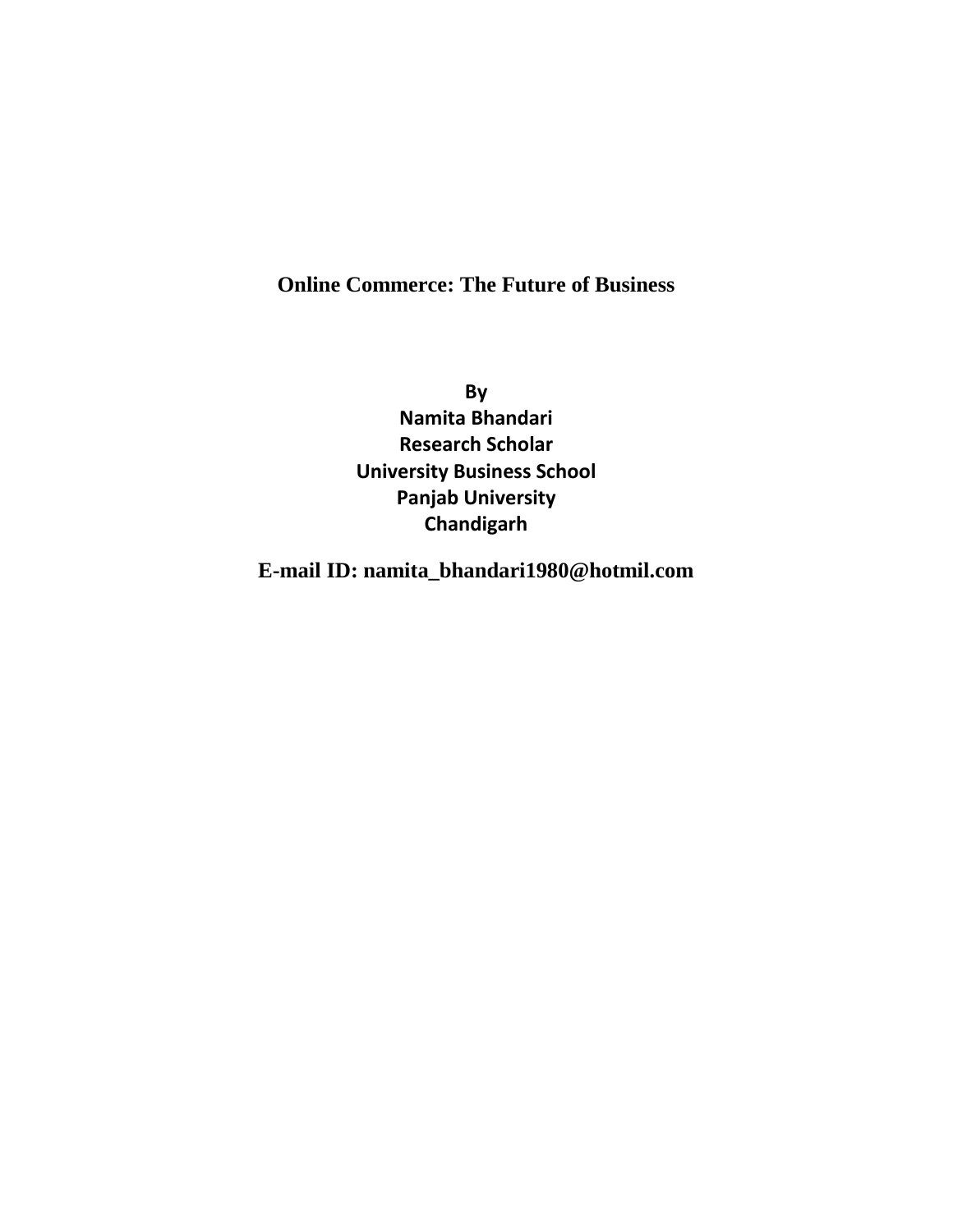#### **Abstract**

*Flipkart, Snapdeal, Jabong, Amazon and many others, these online commerce companies have taken both consumers as well as competitors by storm. The way buyers shop is going through a paradigm shift with the advent of electronic trade. The drivers could be any, ranging from ease of buying to satisfying variety seeking customers to attractive price deals available online. Further the momentum is building up in e-commerce zone due to environmental catalysts like better internet penetration, availability of low priced smart phones and suitable demographics of India with a very young population. Keeping in mind the growing importance of online mode in business, this paper aims to discuss recent trends, facilitating factors and challenges ahead which are there in this sunshine industry of online commerce.*

**Keywords:** Online Commerce, Price Deals, Demographics, Customers.

# **Introduction:**

Pick up any business news daily these days and it is overflowing with the latest happenings in the world of electronic commerce. Whether it is about some million dollar investment which has happened in an online commerce company or some new application developed for some existing service or exclusive product launches happening at some e-commerce marketplace. Commercial world is abuzz with twists and turns occurring in the online business field. It seems as if the whole world wants to be part of this growth story. The e-commerce is almost twenty years old now, but the way it is raising its head these days is amazing. Global online sales touched \$1.2 trillion last year and are expected to grow at a CAGR of 1.6% [\(www.infosysblogs.com,](http://www.infosysblogs.com/) 2014).

There are many factors which are leading to this sudden focus and popularity of online trading, like access to lots of information, competitive prices, great choice; convenience etc. (Zhou, Dai & Zhang, 2007).One of course is the convenience which it provides to its consumers. With daily lives becoming more and more hectic for a common man, travelling distances becoming huge, fuel cost and fatigue associated with going to a shopping mall or market and finding parking spaces there, are making a customer sit comfortably in his home environs and shop at just a click of mouse. Also today's variety seeking buyer wants to have a look at every option which is available for him and wants to go for the best and that too at most competitive price. And why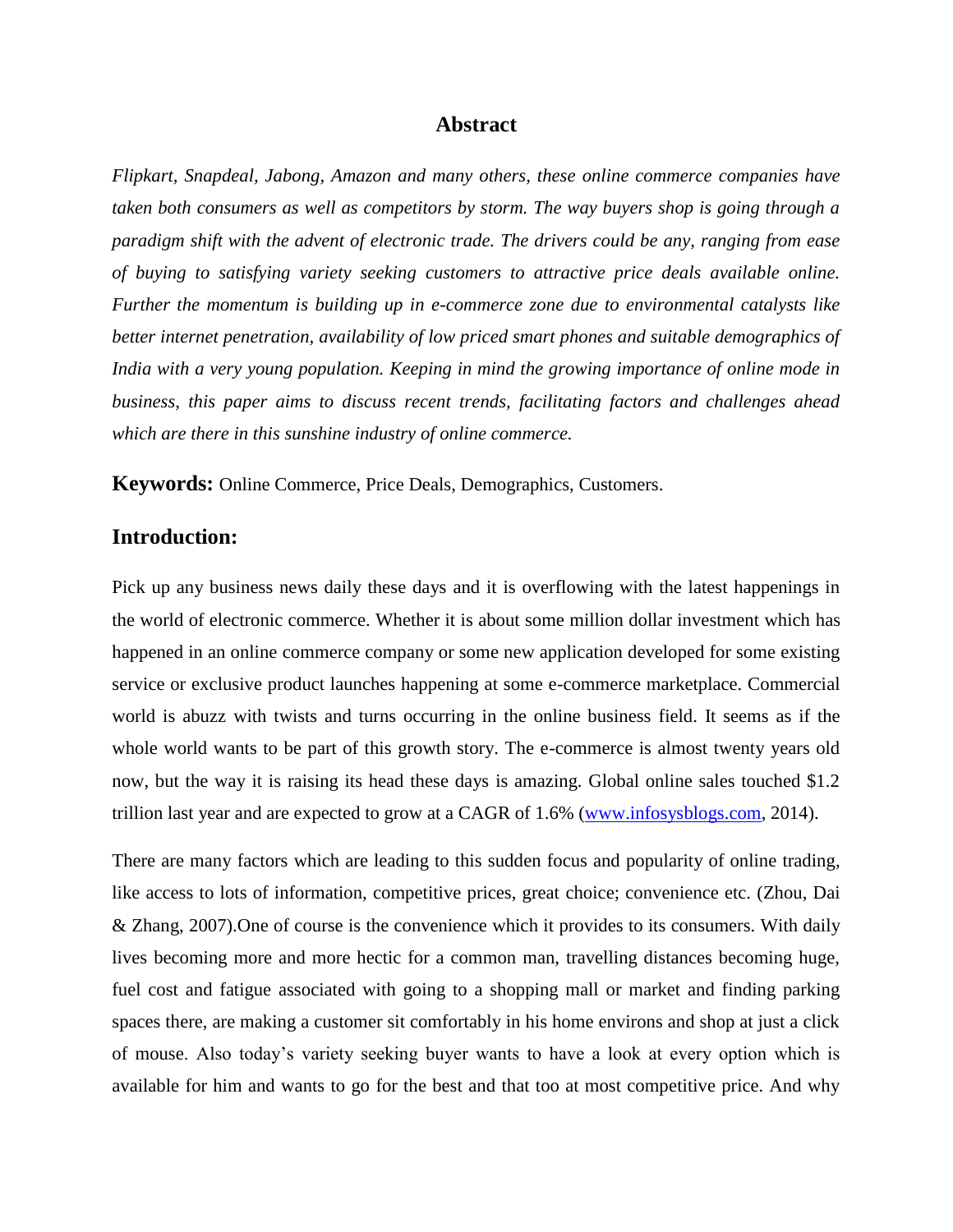not? After all in this maddening competitive world, consumer is the king. Moreover the ease with which online companies can reach even in the remotest corners of the country is its biggest merit. The online retail has brought best of the fashion, products with the best price deals even to the Tier III cities and rural areas of India. The kind of democracy of choice and availability which consumers are enjoying while shopping online is heartening.

With increasing popularity of online shopping the competition is getting escalated and thus it has become imperative for e-retailers to understand the motivators which bring consumers to shop online (Zhou et al., 2007). Moreover Indian markets are still untapped in terms of online shopping phenomena and this trend is still gaining popularity among consumers. Also the recently done surveys have also indicated the huge growth expected from non-metros in the near future (Google, 2013). As the online buying trend is gaining popularity in India and many companies aim to capitalize on it, it becomes significant to get insight about the why, how and what of online consumer behavior.

To understand online shopping behavior various theoretical models like Technology Acceptance Model, Theory of Reasoned Action or Innovative Diffusion Theory have also been used (Cheung et al., 2003). Internet shopping and interactive home shopping will be preferred over traditional retail formats due to technological advancements because web gives a consumer lots of ease to find and compare suitable products, thus helps him to make more informed buying decision (Alba et al., 1997). Further online search reduces a buyer's search cost due easy and accessible availability of information, reviews and online databases and consumers use different strategies while searching information on web like, choice of search engine, information filtering etc. (Kumar, Lang & Peng, 2005). The literature also has evidence of relation being examined between CRM practices and online retailing. There has been observed positive effect on customer satisfaction by using CRM practices at right time of online marketing growth stage (Srinivisan & Moorman, 2005).The internet based diffusion of technology has also been heralded as an important game changer in the relation between producer and consumer, if we see how historically changes have come in the behavior of consumers over time led by cultural, social, political or technological dynamics and it has also changed the way competitors gain advantage by looking for best bargains in supply chain (Dickson, 2000).

### **Facilitators:**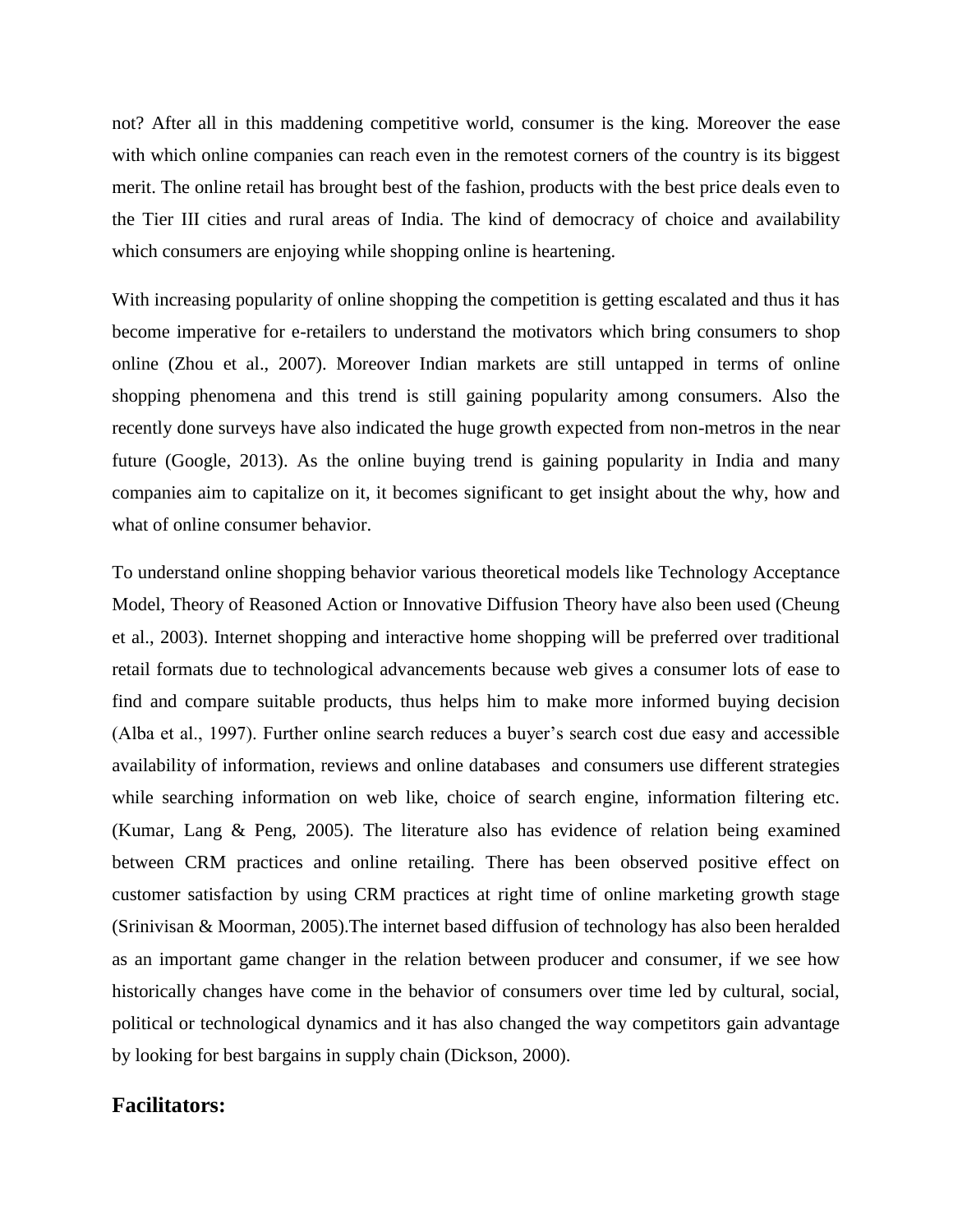The reason for this sudden influx in online trade is the facilitating ecosystem which is favoring this industry. In India only some of the e-commerce companies like Flipkart and Snapdeal are having a great time in the business and others like Amazon are keen to capture Indian growth story through online retail. Flipkart which is being considered as poster boy of Indian ecommerce Industry has grown by 476% in terms of value of goods sold in 2012-13. Isn't it tempting for the budding entrepreneurs and prospective investors to get into this online bandwagon? Some of the game changing factors behind this phenomenon are:

- a. **Increasing Internet Penetration**: The rate at which internet usage is increasing especially among developing and emerging economies like Brazil, India, South Africa etc. is supporting the acceptance of electronic medium as a preferred market place. If we talk about India only then there are more than 200 million internet users and out of this approximately 10% are shopping online. Further with rural India also getting connected through broadband in coming times, especially with Indian government's 'Digital India' initiative, the online consumption is bound to grow more.
- b. **Better Payment Platforms:** The upcoming improvements and innovations which are coming in the payment front when shopping online are also a big booster. For example, many mobile companies are going to start with the 'Mobile Wallet' services in India, which will store user's debit, credit cards and bank account details and with the help of Near Field Communication technology make payments very convenient and safe both online and in physical market place. Then with the advent of online transactions a new form of digital currency called Bitcoins are gaining popularity. With the help of such digital currency trade across international boundaries will also become easy to conduct as there shall be no problem of conversions into various foreign exchanges. Even technology based companies like Google and Apple also have their wallet based applications.
- c. **Mobile Commerce:** With the better telecommunication services and handset manufacturers smart phone options for bottom of the pyramid users, the mobile commerce is going to be a major influencer of online trade. According to various studies per user time spent on mobile devices is increasing. If this is the place where consumers are spending their majority time, instead of on TV or laptops, then the role of mobile handsets in increasing the electronic purchasing cannot be ignored. Infact many online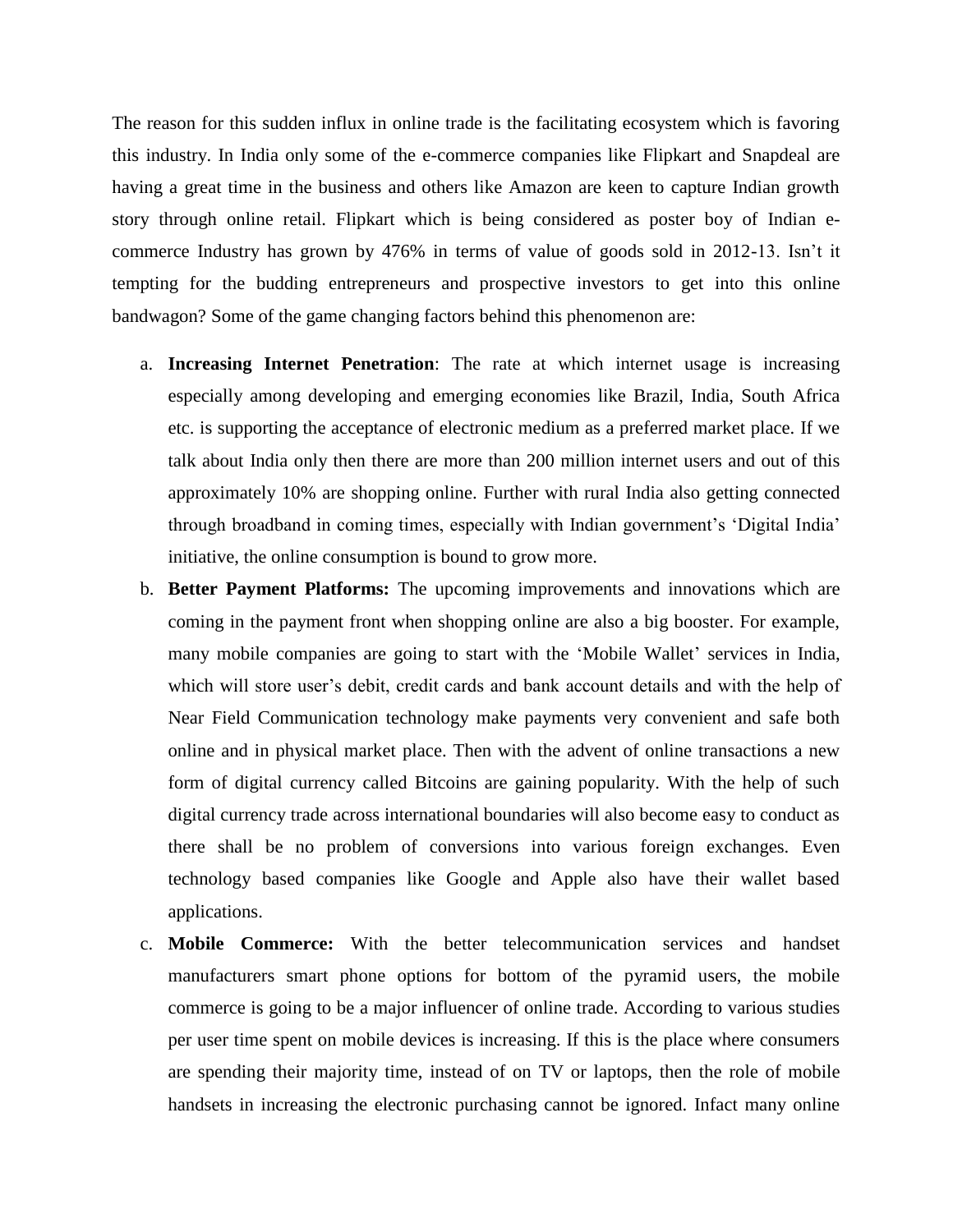companies are launching there mobile apps to facilitate trade. For example, US based Uber.com, the taxi hailing mobile application has completed disrupted the way travelers are booking, locating and also making payment for a taxi service. Many other start-ups as well established brands are making their presence felt on mobile platform also by launching creative mobile app based loyalty programs, discount coupons and customer engagement initiatives.

- d. **Improving Logistics**: A very important component, which makes or breaks an electronic commerce business is the way logistics and supply chain is being managed. Majority of the online trading sites like Flipkart, Snapdeal, Amazon etc. are operating on marketplace model i.e. they provide platform for vendors and consumers to come together. The main ingredient which is provided by these companies is the delivery at the door steps of customer which is also called as 'last mile' of the trade. And how efficiently, quickly and cost effectively an e-commerce company does it creates competitive advantage for it. These corporates are doing lots of innovation in this sphere. For example, Amazon is working very ambitiously on its pilot project to deliver goods at consumer door steps with the help of automated drones. Then keeping in mind the unique infrastructural problems of developing markets like India, Amazon and Jabong are delivering goods at nearest Kirana Stores at places where it is very difficult to locate addresses and road connectivity is poor.
- e. **Data Analytics:** Big data is being considered as the new panacea for all business problems. Data which is high on volume, velocity and variety and is collected from various touch-points can be interpreted with the help of advanced analytics. Such data provides important clues about consumer behavior, purchase pattern, preferences etc. The one industry which has gained maximum from these analytics is online commerce. Reason is that, when a consumer is browsing various websites, products or feedbacks from fellow consumers, then it is being observed easily by online companies. Such information provides significant clues about prospective customers and thus help these companies in designing and offering them with better, personalized promotions. Also it becomes easier to measure the profit impact of marketing efforts through online transactions. All such factors collectively contribute towards success of electronic transactions.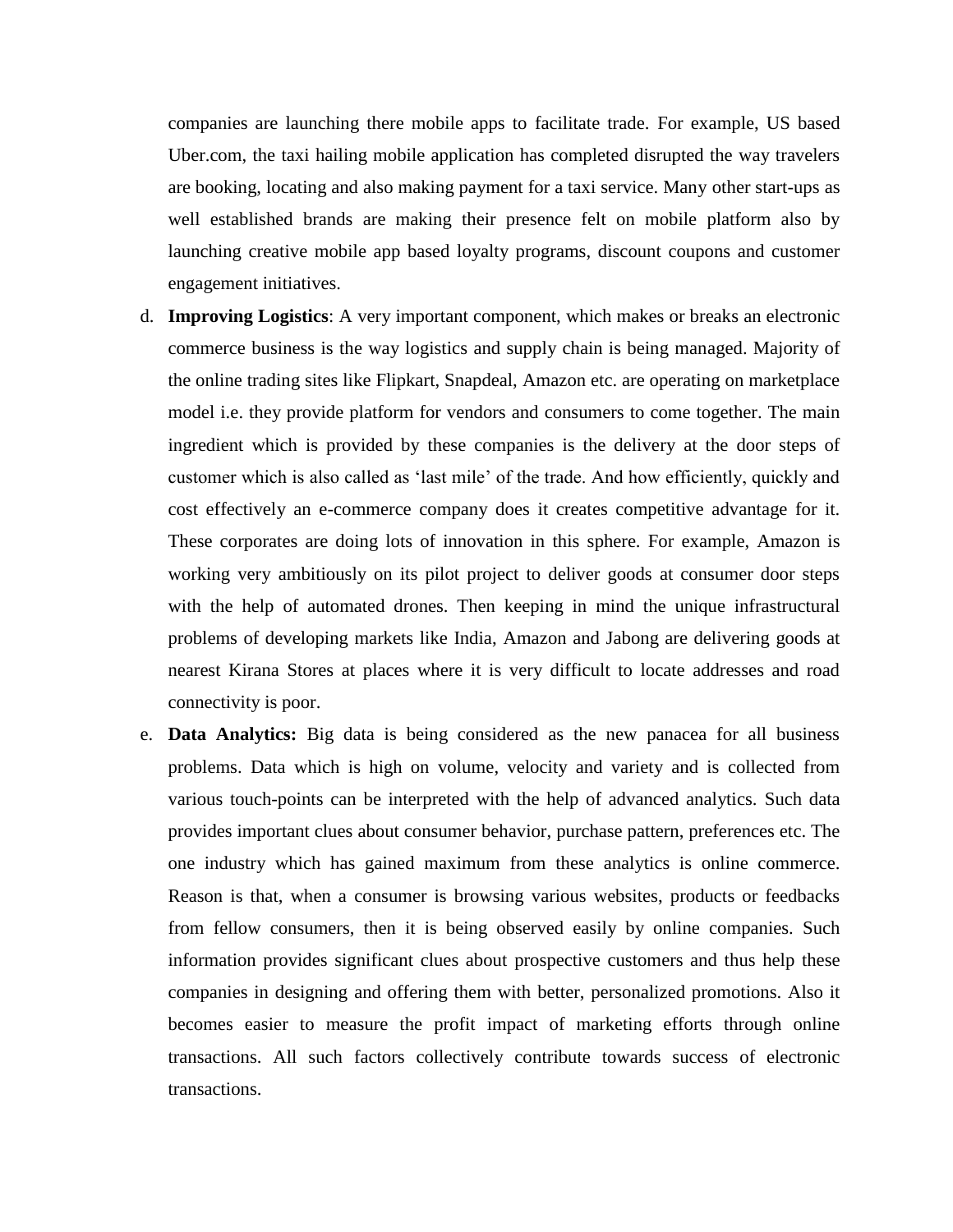#### **Impact of E-Commerce on Other Businesses:**

- a. **Education:** The education sector has been revolutionized by the online mode. Companies like Tutor Vista and Meritnation are changing the way students are studying. Also the quality of content is extremely enriching. The coaching industry in India as well as internationally is changing with the availability of online modules. These modules are cheaper than physical coaching classes, wastes less time of the students, make best of the teachers available at any place any time and students can revisit them if required.
- b. **Retail:** There has been a paradigm shift which has come in the retail market with the onslaught of online retailers. All the arguments regarding saving domestic Kirana store keepers or sellers from FDI in multi-brand retail in India seems to become redundant as the new player in the field is electronic seller. In India if we see product wise share of electronic sales, then it is topped by sale of consumer durables, followed by fashion, then matrimony services and at the fourth number is real estate services. The recent exclusive online flash sales on Flipkart in India by the Chinese handset maker Xiaomi has taken consumers as well as competitors by storm. Similar strategy is being followed by Motorola to sell its MotoE and MotoG range in India and it has proved extremely successful. Then big handset brands like Apple are using a very smart strategy to offload its existing range of mobiles iPhone 5S at discounted prices before launching its iPhone 6 Series in India. Although such differentiated pricing strategy causes channel conflict between online and offline retailers. Due to goods available at lesser prices on online platform as compared to physical markets, there is a unique problem being faced and that is many tech-savvy retailers are buying at cheaper prices from these sites and selling them to consumers by adding margins on offline mode.
- c. **Taxi service**: An American taxi-hailing mobile app called 'Ubber' has become extremely popular due to the ease of locating, booking, making payment by the passengers. Ubber is planning to come up with its launch in India also. This news only has created uproar in the taxi-service market especially which are booked through telephonic mode like Easy Cab and Meru Taxi service.
- d. **Healthcare**: Medical sector is getting empowered by the advent of online healthcare services. These services have a bright future due to the elements of reach, affordability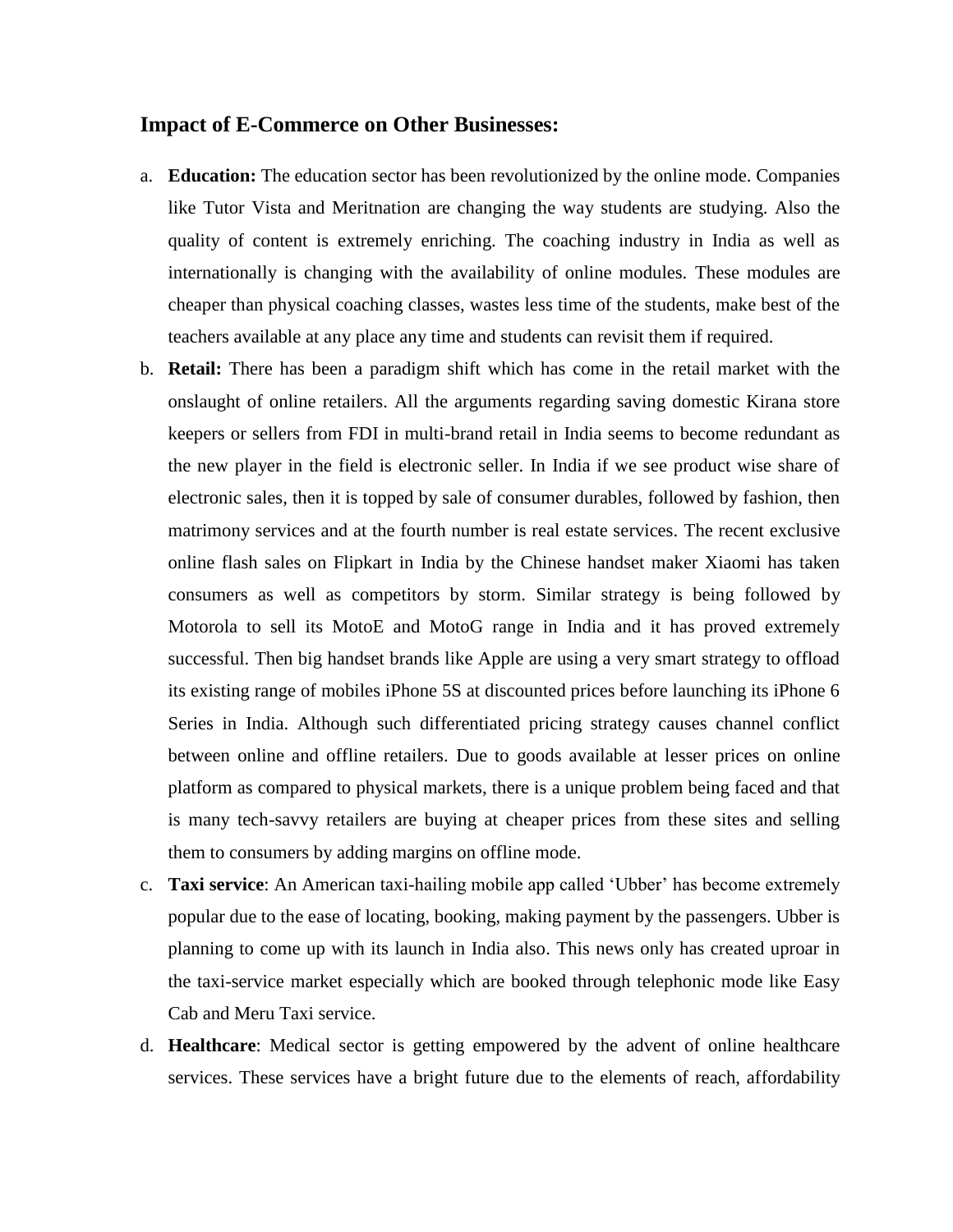and accessibility being involved. Medical diagnostics are becoming easy to use by getting online. Also with the help of technology medical services at affordable rates have been made available in the remotest corners of the country. Dr. Devi Shetty's initiative in this field has become really inspiring for the whole of medical fraternity.

e. **B2B Commerce**: The fundamentals of Business to business commerce are also changing with the increasing use of online transactions. B2B transactions are also getting inspired from ease of using online platform by B2C model. The benefits of shifting business transactions related to suppliers, logistics, vendor networks and relationship management on online environment are many. As per a study undertaken by Forrester research, some 89% of business to business concerns are claiming that since the time they have started conducted business on online mode, their revenues have gone up by 55% and average value of order has also got increased by 31% (Future of Commerce, 2014)

# **Conclusion:**

No doubt that the online business is the future of the business and it has empowered both sellers and buyers, but the question is that is it financially sustainable. The way investors are lining up with their full generosity to invest in online companies and startups is really enviable for other sectors these days. On July 29, 2014 Flipkart got some 1 billion dollars from international investors. Immediately after that Amazon got a fresh dose of 2 billion dollars from its promoter. Similar kind of attention is being gained by Snapdeal from eBay and other Indian investors. Then Alibaba which is China's biggest online trader is about to announce its IPO anytime soon and it is already being anxiously awaited in the markets with so much hype. But the question is that are such reckless investments making any business sense. If we see the balance sheets of Amazon.com, a company which is almost 15 years old and is the market leader in this field, then we will find that it has still not break even. None of the online companies are profitable so far in India. The only thing which is attracting investors towards e-commerce industry is the top line i.e. the rate at which sales as well as revenues are growing. As far as bottom line or profits are concerned, it is still a far cry. To financially sustain in such hyper competitive environments such corporates need constant fresh doses of investments. Another event which is inevitable in coming times is the consolidations which are going to happen in online business sector. Already Myntra,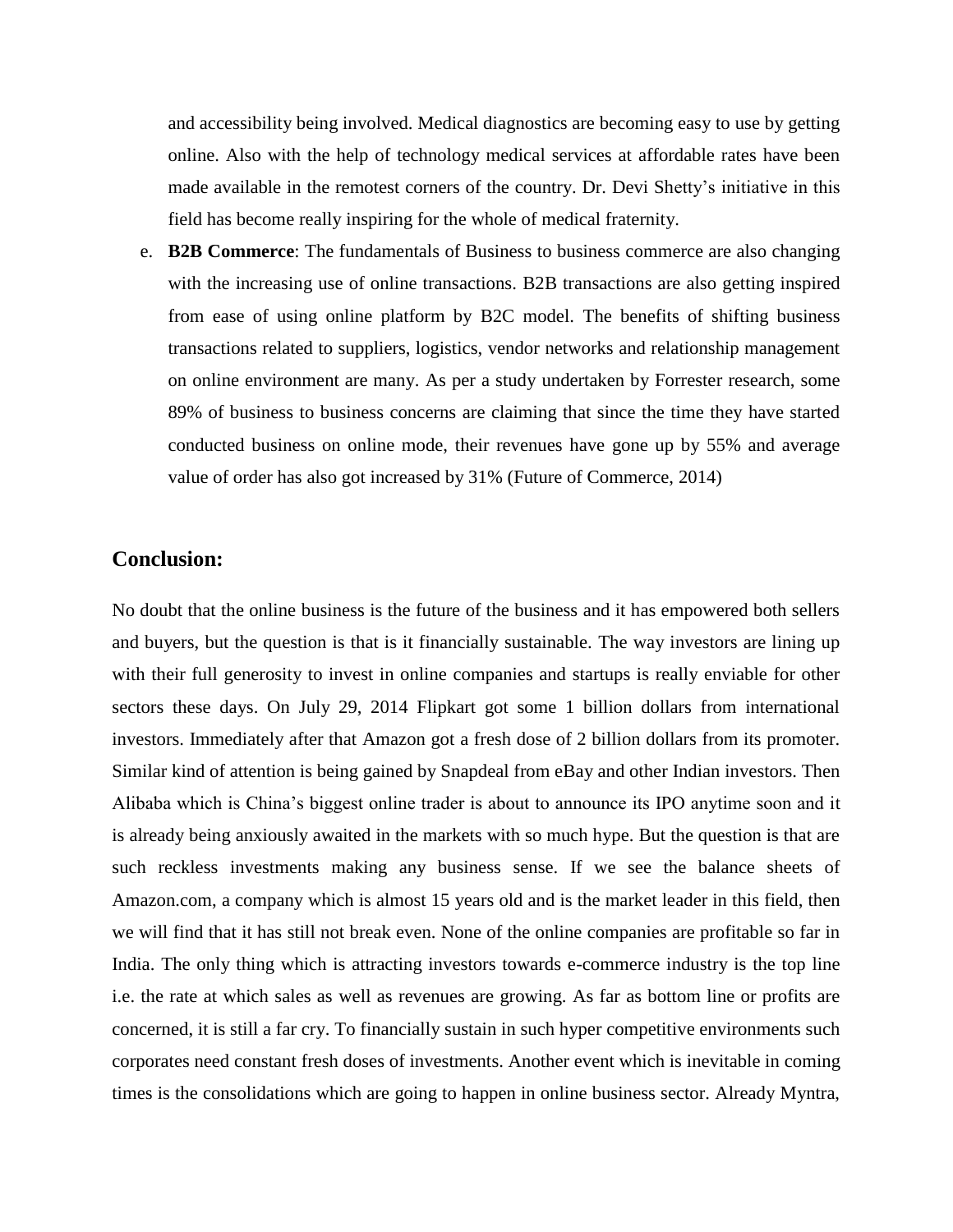an Indian online fashion retailer has been acquired by Flipkart. Similar niche and small players would be gobbled by bigger players or they will perish at their own due to financial burden in coming times. Niche players like Urban ladder, Pepperfry, Faburnish are doing well so far in Indian markets, but how far they would go by staying single, is a question. Then due to increasing competition among online and offline retailers, prices of goods are kept low and customer is being attracted by offering free home delivery, same day delivery etc. All this further squeezes their margins. Then most of these online sellers are working on Managed Market Place model where thousand of the sellers get registered to sell their products to the final consumer, but majority of these sellers in India remain inactive as they are not that tech-savvy, hence leading to slow turnovers. But whatever are the financial perils, right now the entrepreneurs as well as investors are queuing up for electronic trade opportunities in a big way. Also the way online mode has empowered the customer, it is surely have a long future.

#### **REFERENCES**

- Alba, J., Lynch, J., Weitz, B., Janiszewski, C., Lutz, R., Sawyer, A., & Wood, S. (1997). Interactive home shopping: Consumer, retailer, and manufacturer incentives to participate in electronic marketplaces. *Journal of Marketing, 61* (3), 38-53.
- Chang, S., & Chou, C. (2011). Factors affecting user's online shopping behavior: Integrating the constraint-based and dedication-based relationship perspectives. *African Journal of Business Management, 5*(2), 370-382.
- Christy M. K. Cheung, C. M. K., Zhu, L., Kwong, T., Chan, G. W. W., & Limayem, M. (2003, June). Online consumer behavior: A review and agenda for future research. *16th Bled eCommerce Conference eTransformation*. Bled, Slovenia, 194-218.
- Dickson, P. R. (2000). Understanding the trade winds: The global evolution of production, consumption, and the internet. *Journal of Consumer Research, 27* (1), 115-122.
- Google India. (2013). Retreived from: [http://yourstory.in/2013/01/google-india-study-about](http://yourstory.in/2013/01/google-india-study-about-online-shopping/)[online-shopping/](http://yourstory.in/2013/01/google-india-study-about-online-shopping/)
- Infosys Blogs. (2014). Retreived from: [http://www.infosysblogs.com/digital](http://www.infosysblogs.com/digital-consumer/2014/07/top_e-commerce_trends_that_are.html)[consumer/2014/07/top\\_e-commerce\\_trends\\_that\\_are.html](http://www.infosysblogs.com/digital-consumer/2014/07/top_e-commerce_trends_that_are.html)
- Future of Commerce. (2014). Retreived from: http://www.the-future-ofcommerce.com/2014/07/28/4-big-trends-changing-b2b-e-commerce